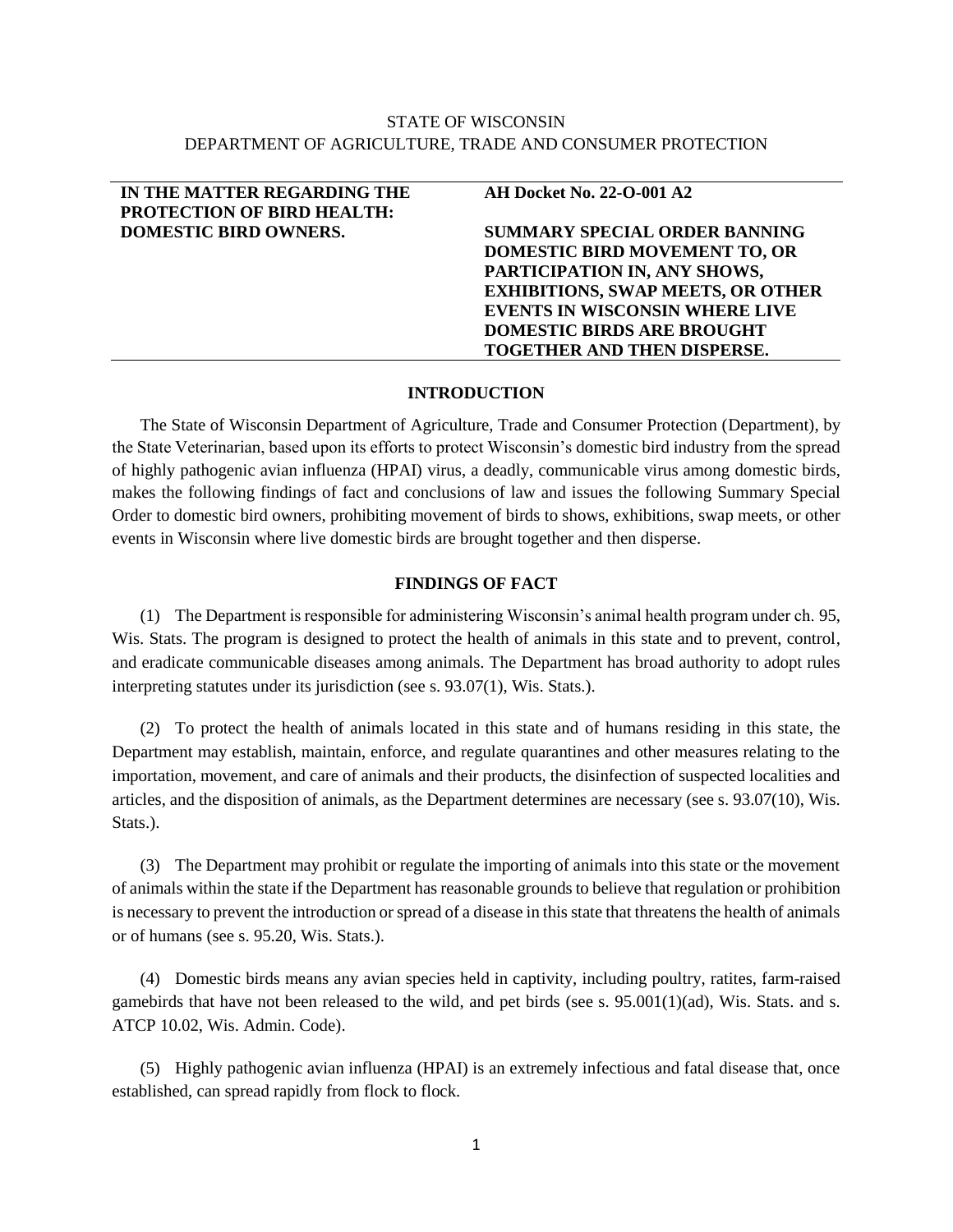(6) There is no known treatment that cures the HPAI virus.

(7) While the strain of HPAI found is highly contagious among domestic birds, there are minimal risks to human health from domestic birds or domestic bird products at this time.

(8) Transmission can be minimized by limiting the movement and commingling of domestic birds and domestic bird products (including but not limited to eggs, meat, feathers, and manure) between premises, and by using proper biosecurity methods, including washing trucks and trailers between loads, washing and disinfecting boots and clothing, and establishing a line of separation between clean and dirty areas.

(9) Often, domestic birds at shows, exhibitions, swap meets, and other events are commingled with other birds. These domestic birds may be exposed to the HPAI virus, return home, and possibly expose additional domestic birds to the disease.

(10) Outbreaks of the HPAI virus have occurred recently in other states, leading to the depopulation of domestic birds. As of May 8, 2022, HPAI has been identified in 285 domestic bird flocks in 33 states.

(11) On Monday, March 14, 2022, HPAI was confirmed at a commercial poultry domestic bird flock in Jefferson County, Wisconsin. This was the first confirmed case of HPAI in Wisconsin since 2015.

(12) On March, 15, 2022, the Department issued a Summary Special Order (22-O-001) banning poultry movement to, or participation in, any shows, exhibitions, or swap meets in Jefferson County, Wisconsin.

(13) In late March and early April, 2022, HPAI was identified in other locations in Wisconsin, including both domestic bird flocks and wild bird populations.

(14) On April 7, 2022, the Department issued an amended Summary Special Order (22-O-001 A1), banning poultry movement to, or participation in, any shows, exhibitions, or swap meets in Wisconsin until May 31, 2022.

(15) HPAI continued to be identified in both domestic bird flocks and wild bird populations in Wisconsin. As of May 8, 2022, HPAI had been identified in 17 domestic bird flocks in 11 Wisconsin counties and in wild birds in 24 Wisconsin counties.

(16) While the past Special Summary Orders (22-O-001 and 22-O-001 A1) pertained only to domestic poultry, all domestic birds are susceptible to HPAI.

(17) Due to the risk of exposure to HPAI and the risk of spreading HPAI, domestic bird owners must not participate in any shows, exhibitions, swap meets, or other events where live domestic birds are brought together and then disperse.

## **CONCLUSIONS OF LAW**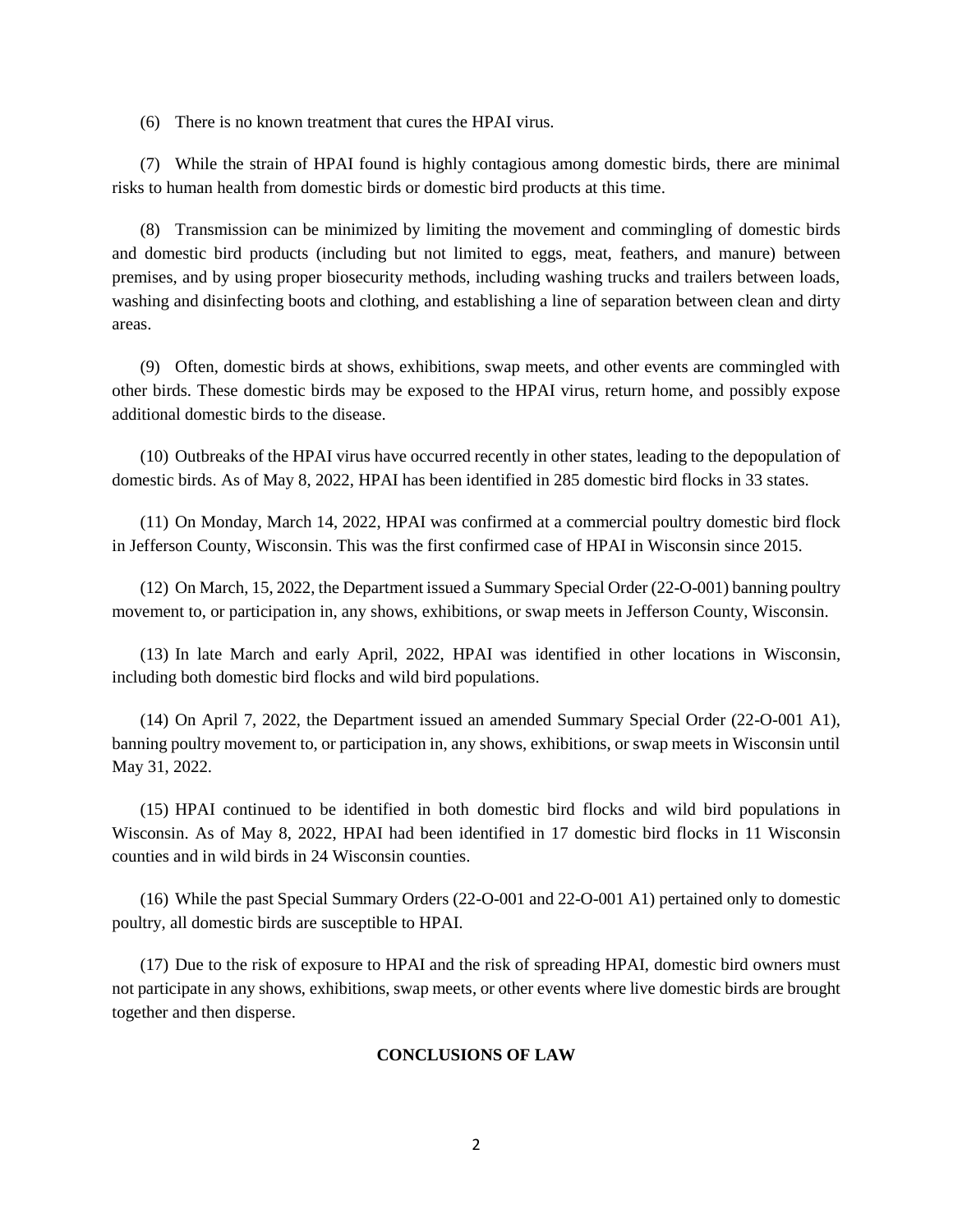(1) Under chs. 93 and 95, Wis. Stats., the Department has jurisdiction over the protection of the health of animals in this state and the authority to prevent, control, and eradicate communicable diseases among animals through quarantines and other measures. The Department is authorized to take this action to protect domestic bird health in Wisconsin.

(2) HPAI is a communicable disease that is extremely infectious and fatal, and, once established, could spread rapidly from flock to flock.

(3) Movement and commingling of live domestic birds and domestic bird products increases the chances of exposure to HPAI. Limiting the movement and commingling of live domestic birds and bird products will prevent and control the spread of the HPAI virus.

(4) Regulating and prohibiting the movement of live domestic birds to or participation in, any shows, exhibitions, swap meets, and other events, where live domestic birds are brought together and then disperse, is necessary to prevent the spread of the HPAI virus that threatens the health of domestic birds in Wisconsin.

#### **ORDER**

Based upon the above stated findings of fact and conclusions of law, and, in accordance with ss. 93.07(10) and 95.20, Wis. Stats., IT IS HEREBY ORDERED that:

(1) Persons owning domestic birds are prohibited from moving live domestic birds to, or participation in, any shows, exhibitions, swap meets, and other events in Wisconsin where live domestic birds are brought together and then disperse.

(2) This order will remain in effect until 30 days after the last detection of HPAI in domestic bird flocks in Wisconsin, unless rescinded earlier by order of the State Veterinarian.

Dated this  $10th$  day of May, 2022

STATE OF WISCONSIN DEPARTMENT OF AGRICULTURE, TRADE AND CONSUMER PROTECTION

#### By: Darlene M. Konkle

Darlene Konkle, DVM, MS, DACVIM State Veterinarian

Pursuant to s. ATCP 10.89(6), Wis. Admin. Code, a person adversely affected by a quarantine order under sub. (1) may, within 30 days after the quarantine order is served, request a hearing before the department to review the quarantine. The department shall conduct an informal hearing as soon as reasonably possible, and not later than 10 days after receiving a request for hearing. If the